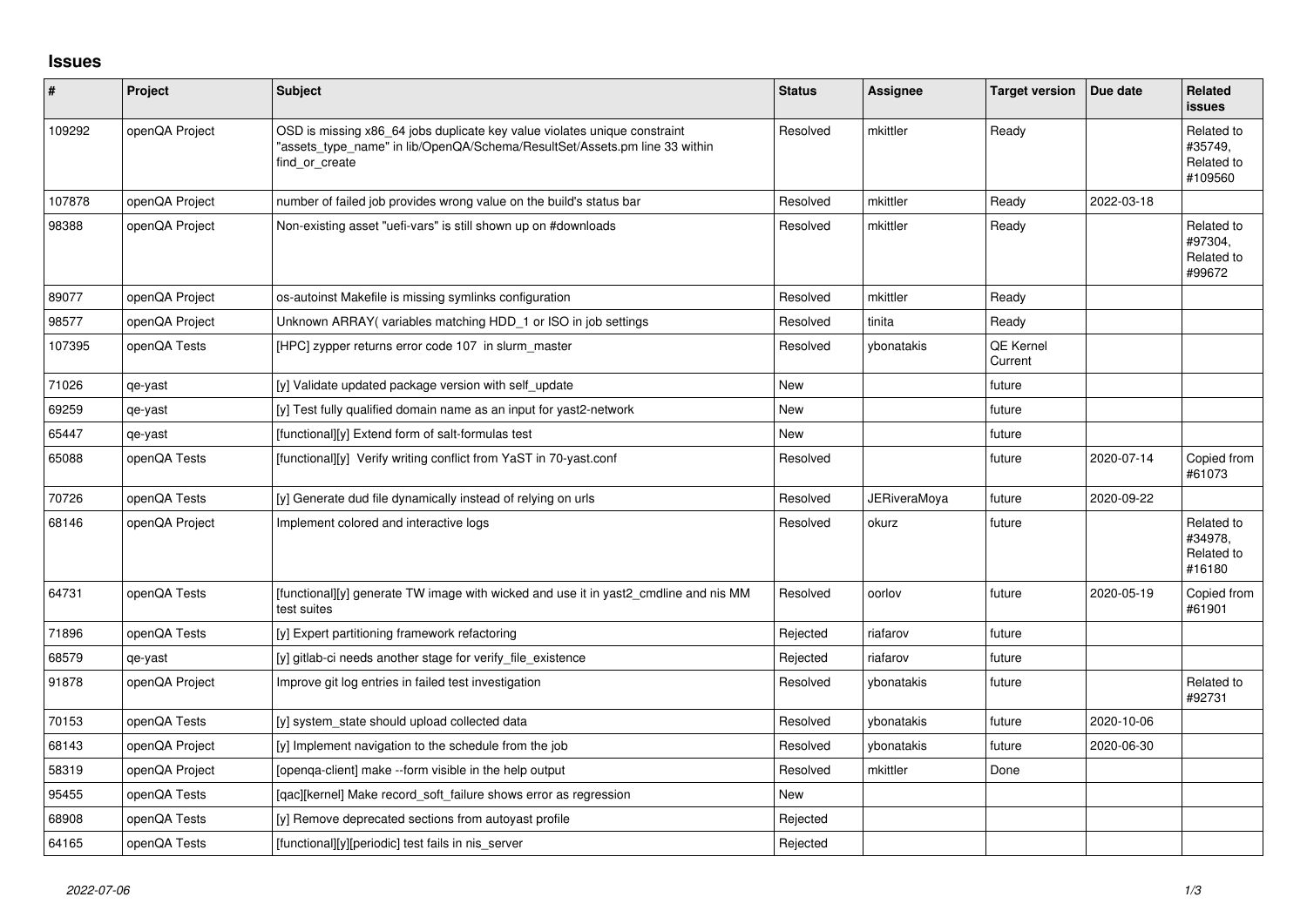| $\vert$ # | Project            | <b>Subject</b>                                                                      | <b>Status</b> | <b>Assignee</b>     | <b>Target version</b> | Due date   | Related<br>issues    |
|-----------|--------------------|-------------------------------------------------------------------------------------|---------------|---------------------|-----------------------|------------|----------------------|
| 62495     | openQA Tests       | [functional][y][opensuse] Update support_server on o3 for remote installations      | Closed        |                     |                       |            | Copied to<br>#62498  |
| 59061     | openQA Tests       | test fails in installation                                                          | Rejected      |                     |                       |            |                      |
| 49697     | openQA Project     | [Bug] Needle panel shows incorrect matches                                          | Rejected      |                     |                       |            |                      |
| 54041     | openQA Project     | test terminates in openga in scenario with raid partitioning                        | Resolved      | okurz               |                       |            |                      |
| 65858     | openQA Tests       | [functional] ppc64le iso is not bootable                                            | Rejected      | riafarov            |                       |            |                      |
| 61100     | openQA Tests       | [functional][y] test fails in scc_registration                                      | Resolved      | riafarov            |                       |            |                      |
| 59312     | openQA Tests       | [functional][y] could not resolv repos urls                                         | Rejected      | riafarov            |                       |            |                      |
| 59309     | openQA Tests       | [Functional][y]test fails in verify_ext4                                            | Rejected      | riafarov            |                       |            |                      |
| 59012     | openQA Tests       | [functional][y] test fails in yast_sysconfig                                        | Resolved      | riafarov            |                       |            |                      |
| 55964     | openQA Tests       | [functional][y] test fails in scc_registration because of missing step              | Rejected      | riafarov            |                       |            |                      |
| 55949     | openQA Tests       | [functional][y] yaml schedulers are not found                                       | Resolved      | riafarov            |                       |            |                      |
| 112442    | openQA auto review | auto_review:"'systemctl --no-pager start slurmctld' failed":force_result:softfailed | Resolved      | ybonatakis          |                       |            |                      |
| 108581    | openQA Tests       | False softfails in scc_registration                                                 | Resolved      | ybonatakis          |                       |            |                      |
| 91941     | openQA Tests       | [qac] test fails in docker_runc                                                     | Resolved      | ybonatakis          |                       |            |                      |
| 69862     | openQA Tests       | [y] supportserver_generator_from_hdd fails for x86_64                               | Resolved      | ybonatakis          |                       | 2020-08-25 |                      |
| 66427     | openQA Project     | openqa-cli cant trigger single job                                                  | Rejected      | ybonatakis          |                       |            |                      |
| 64328     | openQA Tests       | [functional][y] fix hostname_inst from btrfs_libstorage-ng                          | Rejected      | ybonatakis          |                       |            |                      |
| 55151     | openQA Project     | [functional][y] provide message explaining the failure in script_run                | Resolved      | ybonatakis          |                       | 2019-10-08 |                      |
| 72277     | qe-yast            | [y] Modify check in autoyast installation test                                      | Closed        | <b>JERiveraMoya</b> | <b>SLE 15 SP3</b>     |            |                      |
| 71842     | qe-yast            | [y][powervm] select_patterns does not select software link                          | Closed        | JERiveraMoya        | <b>SLE 15 SP3</b>     | 2020-10-20 |                      |
| 71830     | qe-yast            | [y] Set default target based on the expectations                                    | Closed        | <b>JERiveraMoya</b> | <b>SLE 15 SP3</b>     | 2020-10-20 |                      |
| 71722     | openQA Tests       | [y] test fails in yast2_i                                                           | Resolved      | <b>JERiveraMoya</b> | <b>SLE 15 SP3</b>     | 2020-10-06 |                      |
| 72274     | qe-yast            | [y] nfs mount timeout investigation                                                 | Rejected      | riafarov            | <b>SLE 15 SP3</b>     |            |                      |
| 71608     | qe-yast            | [y] post_fail_hooks fails with script timeout, no logs collected                    | Closed        | riafarov            | <b>SLE 15 SP3</b>     | 2020-10-20 |                      |
| 70693     | openQA Tests       | [y][fast] test fails in validate_mirror_repos                                       | Resolved      | riafarov            | <b>SLE 15 SP3</b>     | 2020-09-08 |                      |
| 70546     | qe-yast            | [y] Remove soft fail for bsc#1175374                                                | Closed        | riafarov            | <b>SLE 15 SP3</b>     |            | Related to<br>#70174 |
| 70228     | openQA Tests       | [y] restore checkmedia tests in YaST group for virtualization                       | Resolved      | riafarov            | <b>SLE 15 SP3</b>     | 2020-09-08 |                      |
| 68515     | openQA Tests       | [y] iscsi client wont be fixed in SLE15SP2                                          | Rejected      | riafarov            | <b>SLE 15 SP3</b>     |            |                      |
| 68152     | openQA Tests       | [y] Revert Negative Lookhead for 'nothing provides /bin/sh'                         | Resolved      | riafarov            | <b>SLE 15 SP3</b>     |            |                      |
| 70237     | openQA Tests       | [y] Add validations for textmode of ppc64le                                         | Resolved      | syrianidou_sofia    | <b>SLE 15 SP3</b>     | 2020-10-06 |                      |
| 69142     | qe-yast            | [y] Adjust bootloader for MM on aarch64                                             | Resolved      | ybonatakis          | <b>SLE 15 SP3</b>     | 2020-08-11 |                      |